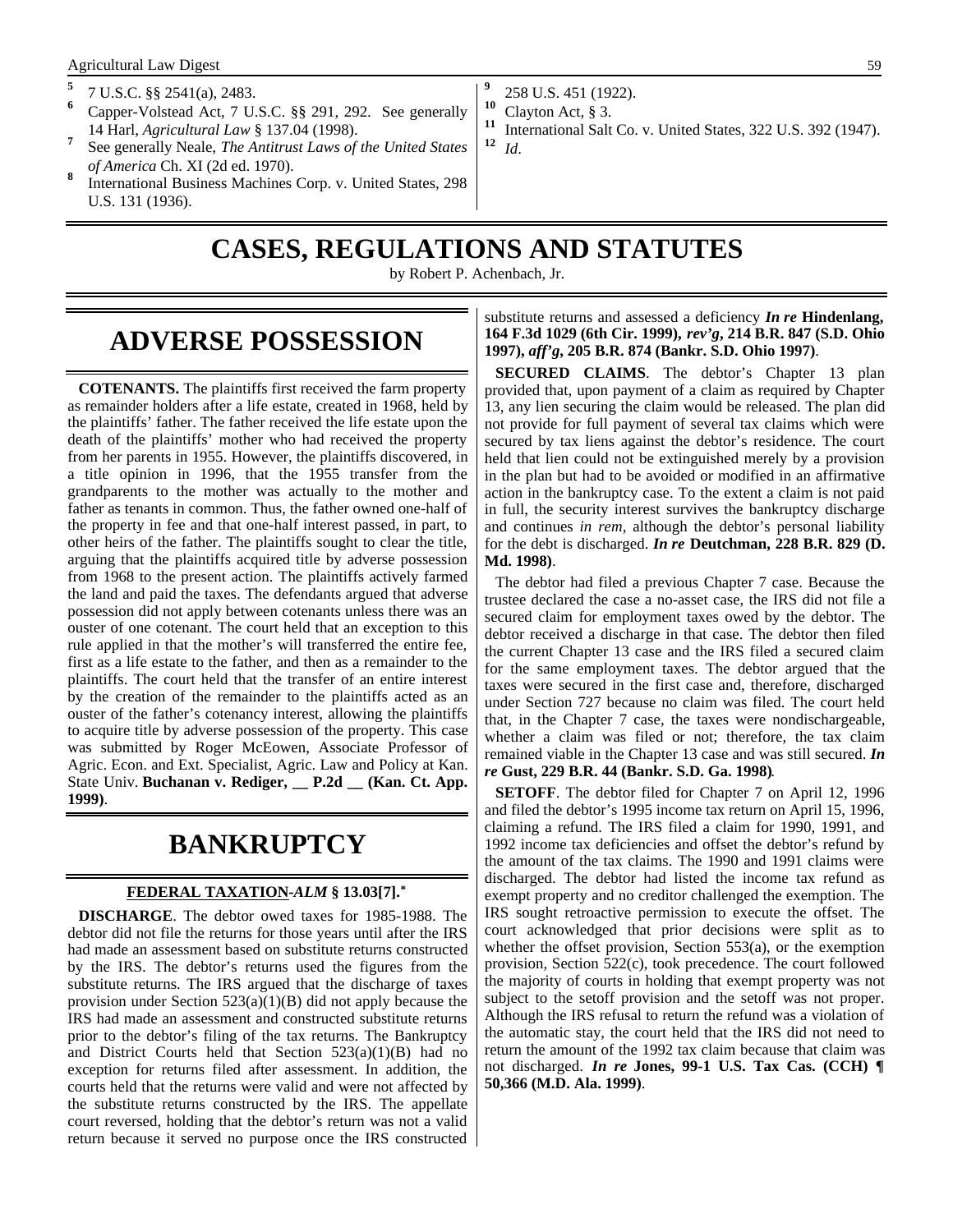# **CONTRACTS**

**REVOCATION OF ACCEPTANCE.** The plaintiff sold 858 cases of split fryer chicken breasts to the defendant. The cases were resold to a third party. Two weeks later the third party rejected 521 cases as containing chicken breast pieces and the defendant stopped payment on its check for the 521 cases. The plaintiff sued for payment on the original contract, arguing that revocation of acceptance was not proper because the defendant did not inspect the cases and because the defendant did not revoke acceptance of the entire 858 cases. The court held that each case was a commercial unit for which acceptance could be revoked. The court also held that the revocation was enforceable because the parties knew that the cases would be shipped too quickly for an inspection and the defendant told the plaintiff that the defendant would rely on the plaintiff's representation that all the cases contained only split chicken breasts. **Grand State Marketing v. Eastern Poultry, 975 S.W.2d 439 (Ark. Ct. App. 1998)**.

### **FEDERAL AGRICULTURAL PROGRAMS**

**BRUCELLOSIS.** The APHIS has adopted as final amendments to the brucellosis regulations to allow a state to retain its Class Free status following the detection of an affected herd if the state meets certain conditions. These conditions, which include quarantining, testing, and depopulating the affected herd and conducting an investigation to ensure that brucellosis has not spread from the affected herd, would allow a state to avoid losing its Class Free status due to an isolated case of infection being detected in the state. **64 Fed. Reg. 15296 (March 31, 1999)**.

The APHIS has adopted as final amendment of the brucellosis regulations concerning the interstate movement of cattle by changing the classification of Mississippi from Class A to Class Free. **64 Fed. Reg. 15298 (March 31, 1999)**.

**TOBACCO**. The CCC has adopted as final regulations for the 1998 marketing quota ranges for tobacco:

| Kind and Type                             | Quota (Million pounds) |
|-------------------------------------------|------------------------|
|                                           |                        |
|                                           |                        |
|                                           |                        |
|                                           |                        |
|                                           |                        |
|                                           |                        |
|                                           |                        |
|                                           |                        |
| $\Lambda$ Eed. Deg. 15906 (Meg. 21, 1000) |                        |

#### **64 Fed. Reg. 15296 (Mar. 31, 1999)**.

The 1998 tobacco price support levels were as follows:

| Kind and Type                         | Cents per pound |
|---------------------------------------|-----------------|
| Virginia fire-cured(type 21)153.6     |                 |
| Ky-Tenn. fire-cured(types 22-23)168.1 |                 |
|                                       |                 |
|                                       |                 |
|                                       |                 |
| 64 Fed. Reg. 15296 (Mar. 31, 1999).   |                 |

#### **FEDERAL ESTATE AND GIFT TAX**

**FAMILY-OWNED BUSINESS DEDUCTION**. Legislation has been introduced in the U.S. House of Representatives which would eliminate the limitation on the amount of the deduction for family-owned business interests. **H.R. 1278, 106th Cong., 1st Sess**.

**RETURNS**. The IRS has announced the release of revised Form 709, United States Gift (and Generation-Skipping Transfer) Tax Return. This form can be obtained either: (1) by calling the IRS's toll-free telephone number, 1-800-TAX-FORM; (2) at http://www.irs.ustreas.gov/prod/cover.html; (3) through FedWorld on the internet; or (4) by directly accessing the Internal Revenue Information Services bulletin board at (703) 321-8020.

**TRUSTS**. The taxpayer established a trust for the taxpayer's child. The trust provided that the child had the right to withdraw all contributions to the trust within 30 days after the trustee gives the child notification of the contribution. The trustee was required to give reasonable notification of all contributions. The trust also provided that no withdrawals could be used to satisfy the taxpayer's parental obligation to support the child. The IRS ruled that the transfer of property to the trust was eligible for the gift tax annual exclusion and that the trust property would not be included in the taxpayer's gross estate, so long as there was no agreement that the child would not exercise the right of withdrawal. **Ltr. Rul. 9912016, Dec. 21, 1998**.

**VALUATION OF STOCK**. The decedent owned 19.86 percent of the stock of a family-owned S corporation, the largest block of stock owned by any one shareholder. The estate valued the stock at \$29.77 per share, based upon a pre-death appraisal and two post-death sales of stock by other family members to another family member. The sales were made without negotiation and without any determination of the fair market value of the stock. The court held that the post-death sales were not determinative of the value of the stock because the transactions were not negotiated and the number of shares sold was much smaller than the decedent's holdings. The estate presented an expert appraiser's appraisal of the stock in support of the \$29.77 value but the court found that the appraiser's valuation was defective because it was based solely upon sale of the stock to other shareholders, which was not required by the corporation's bylaws. The court held that the IRS valuation of the stock was to be used because the estate failed to present sufficient evidence to rebut that valuation. **Estate of Kaufman v. Comm'r, T.C. Memo. 1999-119**.

## **FEDERAL INCOME TAXATION**

**BAD DEBT**. The taxpayer was a retired farmer who had formed three construction corporations with an unrelated person. The taxpayer contributed money to the corporations in exchange for promissory notes. The notes went unpaid and the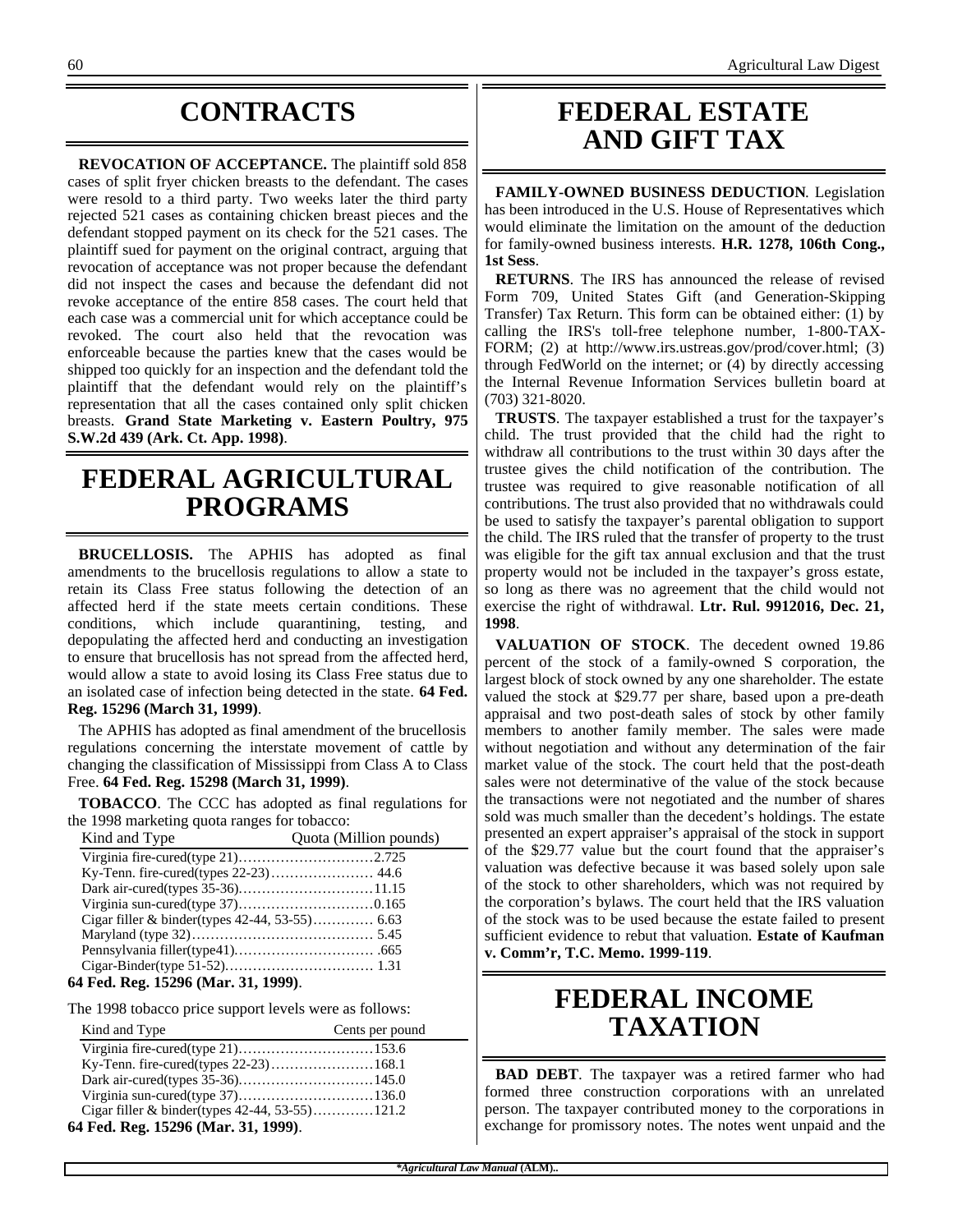notes were consolidated. The taxpayer borrowed some money from the other shareholder, although the notes remained unpaid. The taxpayer claimed that the money was loaned to the corporation as part of the taxpayer money-lending business. The corporation terminated at the death of the other shareholder, leaving most of the notes unpaid. The court found that the taxpayer did loan money to the corporation over several years but that the taxpayer made no loans to anyone else; therefore, the court held that the taxpayer was not in the money lending business. The court held that the loans were made as part of the taxpayer's investment in the corporation and entitled the taxpayer to only a nonbusiness bad debt deduction. **German v. Comm'r, T.C. Memo. 1999-104**.

The taxpayer was a retail lumber corporation which was associated through its shareholders to a corporation which supplied wood products to the taxpayer. The taxpayer contributed money to the wood products corporation over several years; however, no promissory notes were executed, no collateral or security was attached and no fixed repayment terms were established. The wood products corporation was placed in receivership and the IRS filed a claim for unpaid taxes. The taxpayer also filed a claim for the amounts contributed to the wood products corporation. The receivership action did not litigate the taxpayer's claim but included the claim in the debts of the wood products corporation. The court held that the IRS was not estopped by the receivership action from challenging the nature of the taxpayer's contributions to the wood products corporation as debt, because the nature of the contributions was not litigated or even investigated in the action with notice to the IRS. In addition, the court held that the contributions were no bona fide debt because (1) no note was executed, (2) the corporations were closely related by shareholders and business dealings, (3) no security was granted for the contributions, (4) no repayment terms were made, (5) no repayments were made, and (6) the wood products corporation was thinly capitalized. The court held that the taxpayer could not take a bad debt deduction for the contributions. **J&W Fence Supply Co., Inc. v. United States, 99-1 U.S. Tax Cas. (CCH) ¶ 50,396 (S.D. Ind. 1999)**.

The taxpayer operated a plumbing business and claimed bad debt deductions for unpaid work from stopped checks and work orders. The taxpayer did not present any evidence that the income from these items was included in the gross income on the taxpayer's income tax returns. The court disallowed the bad debt deductions for items which were not also included in the taxpayer's gross income. **Worthington v. Comm'r, T.C. Memo. 1999-113**.

**BASIS OF IMPROVEMENTS**. The cash-basis taxpayers owned some office condominiums and made improvements to the properties. The improvements were paid for by execution of promissory notes. The taxpayers then sold the properties and included the amount of the promissory notes in the basis of the properties in calculating the taxable gain from the sale. The taxpayers argued that, because the basis of the real property would include any indebtedness incurred in the purchase of the property, the basis would also include any indebtedness incurred in making improvements to the property. The court held that I.R.C. § 1016 allowed adjustments to basis only for actual expenditures; therefore, the taxpayers could not increase their basis in the property by the amount of additional debt incurred for improvements to the property. **Owen v. United** **States, 99-1 U.S. Tax Cas. (CCH) ¶ 50,380 (W.D. Tenn. 1999)**. The Digest will pbulish an article by Neil Harl on this issue in a forthcoming issue.

**BUSINESS DEDUCTIONS**. The taxpayer claimed automobile and phone expenses as business deductions but provided no evidence of the amount and purpose of the expenses except for oral testimony. The court held that the oral testimony was insufficient evidence to support the deductions. **Neal v. Comm'r, T.C. Memo. 1999-97**

**COMPROMISE OFFERS**. The IRS has announced that it intends to expand the Offer in Compromise program in order to make it easier for more taxpayers who are unable to pay their tax bills to arrive at settlements. According to the IRS, the changes that are being made will feature more straightforward rules, increased flexibility by key agency employees, and fewer rejections of compromise offers. Less financial documentation will be required with respect to smaller compromise offers, and new deferred payment procedures will be available for taxpayers who would likely have been excluded from the program under the old guidelines. **IR 1999-30**.

**COURT AWARDS AND SETTLEMENTS**. In a case designated as not for publication, the appellate court upheld a Tax Court decision that the proceeds of a settlement in an action under Title VII are not excludible from gross income. The appellate court also upheld the Tax Court ruling that the amount of attorneys' fees awarded and paid directly to counsel were not excludible from the taxpayer's gross income. **Brewer v. Comm'r, 99-1 U.S. Tax Cas. (CCH) ¶ 50,378 (9th Cir. 1999),** *aff'g***, T.C. Memo. 1997-542**.

The taxpayer and a corporation controlled by the taxpayer had filed suit against a valve supplier for economic and mental anguish damages resulting from a defective valve used in the corporation's oil well. The parties reached a settlement and the settlement agreement allocated a portion of the proceeds to the mental anguish claims. The court disallowed the allocation in the settlement because the allocation was not determined in an adversarial situation in that the defendant had no interest in how the proceeds were allocated. The court held that the settlement would be allocated to the mental anguish claim in the same proportion as the proportion of the taxpayer's claim for damages for mental anguish was to the total claim in the initial case petition. The portion allocated to mental anguish was excludible from the taxpayer's gross income. **Burditt II v. Comm'r, T.C. Memo. 1999-117**.

The taxpayer brought a suit against a former employer under the Age Discrimination in Employment Act (ADEA) and received a jury award. In a decision designated as not for publication, the appellate court held that the verdict proceeds were included in the taxpayer's gross income because an action under the ADEA did not involve tort or tort-like rights and the award was not received on account of personal injuries or sickness. **Dewey v. United States, 99-1 U.S. Tax Cas. (CCH) ¶ 50,375 (10th Cir. 1999)**.

**DEPENDENTS**. The taxpayer was divorced from the mother of the taxpayer's three children who lived with the mother. The taxpayer claimed the children as dependents on the taxpayer's return. The taxpayer did not file Form 8332 or otherwise provide a signed statement from the mother waiving the mother's right to claim the children as dependents. The taxpayer claimed that the children could be claimed as dependents because the taxpayer provided more than half of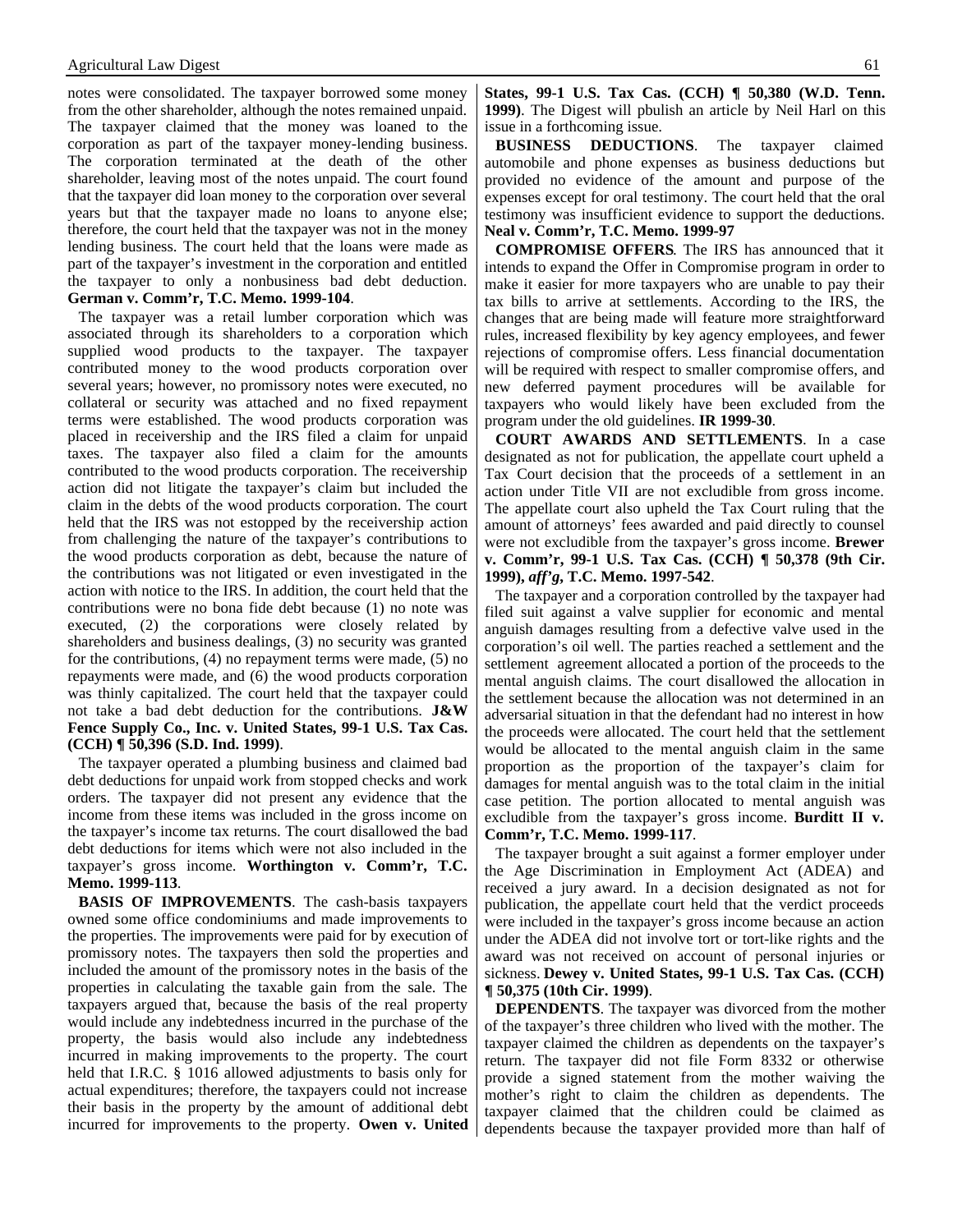their support; however, the taxpayer did not present evidence of the amount of support provided. The court held that the taxpayer could not claim the children as dependents. **Neal v. Comm'r, T.C. Memo. 1999-97**.

**ELECTRONIC PAYMENTS**. The IRS has announced that beginning July 1, 1999, any taxpayer that is currently required to deposit federal depository taxes by electronic funds transfer and that deposited more than \$200,000 in aggregate federal depository taxes during calendar year 1998 will be subject to the 10-percent I.R.C. § 6656 failure to deposit penalty if the taxpayer fails to make deposits by electronic funds transfer. The IRS will not, however, impose the I.R.C. § 6656 penalty on taxpayers that did not deposit more than \$200,000 in aggregate federal depository taxes during calendar year 1998 solely for the failure to deposit by electronic funds transfer. This waiver applies only to deposit obligations incurred after June 30, 1999, and on or before December 31, 1999. This waiver does not affect the waiver announced in *Notice 99-12, I.R.B. 1999-9, 44*, covering the period beginning January 1, 1999, and ending June 30, 1999. **Notice 99-20, I.R.B. 1999-\_\_, \_\_**.

**ENVIRONMENTAL CLEANUP COSTS**. The taxpayer was a subsidiary of an electric utility company which owned a former electricity-generating plant. The plant had been shut down and all electrical generating equipment removed. The taxpayer wanted to develop the property for other uses but discovered that the land was contaminated with hazardous waste. The taxpayer incurred cleanup expenses in order to make the land salable. The court held that, because the environmental cleanup costs were incurred to put the property into a condition for a new use, the cleanup costs had to be capitalized. **Dominion Resources, Inc. v. United States, 99-1 U.S. Tax Cas. (CCH) ¶ 50,369 (E.D. Va. 1999)**.

**HOME OFFICE**. The taxpayer was an attorney and decided to leave one firm and join another firm. The taxpayer stated that the taxpayer used a home office to plan the new firm, wind down client affairs after the new firm was formed and to perform work while at home. The taxpayer had an office at both firms and did not regularly meet clients in the home office. The court held that the taxpayer was not entitled to deductions relating to the home office. The case is designated as not for publication. **Fingar v. Comm'r, 99-1 U.S. Tax Court (CCH) ¶ 50,392 (11th Cir. 1999)**.

**INCOME AVERAGING**. CCH has reported that U.S. Senators Charles Grassley and Christopher Bond have urged IRS Commissioner Rossotti to issue immediate guidance to farmers who are trying to meet the tax deadline, which was then just 20 days away. The two senators also urged him not to assess penalties against farmers who have attempted to comply with the statute without the benefit of IRS guidelines. When asked about the lack of regulations, an IRS official told CCH that analysts were working to publish guidance but, in the meantime, the IRS is referring taxpayers to information that already exists. Publications such as Publication 553, Highlights of 1998 Tax Changes, Publication 225, Farmer's Tax Guide, and Schedule J (Form 1040), Farm Income Averaging, currently provide informal references on how the provisions would apply for people who wish to use income averaging for their 1998 returns, the official said. **News-Federal, 99TaxDay, 03/29/99, Item #C.1.**

This case involved prior (pre-1987) income averaging law. The taxpayer had taken an improper deduction on the

taxpayer's 1985 income tax return. In 1994, the taxpayer filed an amended 1985 return without the improper deduction but also changed the return to use income averaging based on 1982, 1983, and 1984 income. However, the 1984 return had included an improper loss deduction. If the 1984 return had not included the loss deduction, the taxpayer would not have been entitled to income averaging in 1985. The period to assess the 1984 taxes had expired and the taxpayer argued that the 1985 amended return could use the 1984 reported, but incorrect, income. The court held that the income averaging calculation had to be based upon the taxpayer's actual 1984 taxable income, even if the assessment period had expired. **Butcher v. Comm'r, T.C. Memo. 1999-114**.

**IRA-ROTH**. Taxpayers may transfer amounts in a traditional IRA to a Roth IRA if their income, not counting the taxable amount of the conversion, is not more than \$100,000 and they are not married filing separately. The same income limit applies to both single and joint returns. The IRS has announced that those who converted traditional IRAs to Roth IRAs in 1998 and now find that they exceeded the \$100,000 income limit should recharacterize these conversions by transferring the conversion amount plus related earnings back to traditional IRAs. Taxpayers should contact the IRA trustee to do this. Ineligible taxpayers must usually recharacterize by April 15. Those who get filing extensions have until their extended due date to recharacterize. Failure to correct the mistake could mean a 10 percent early withdrawal tax for those under age 59 1/2 and an excess contribution tax if a person put too much into a Roth IRA in 1998. Taxpayers who have already filed a tax return reporting a Roth IRA conversion and who recharacterize it by April 15 should file an amended return using Form 1040X, and attach Form 8606, Nondeductible IRAs, to report the IRA transactions. **IR 1999-35**.

**RETURNS**. The IRS has announced new electronic filing options this year and a streamlined approval process. Taxpayers who e-file by computer may authorize the government to take the money directly from their checking or savings account. There is no charge for this service. Another innovation this year allows taxpayers to charge the balance due on a credit card. Any person may call toll-free to 1-888-2PAY-TAX to charge the 1998 federal income tax to a MasterCard, Discover, or American Express card. Only the 1998 taxes may be charged, not estimated taxes for 1999. Taxpayers who use Intuit tax preparation software to e-file from home may pay the balance due by including their Discover Card number as part of the electronic file they send. Under both the phone and computer methods, private sector companies process the credit card transactions and the users pay convenience fees. The IRS is not involved in setting or collecting the fees. The cardholder's account statement will show tax payments and fees separately. Taxpayers who cannot pay the full tax due may set up an installment payment plan with the IRS. Last year, Congress gave taxpayers a right to an installment agreement, provided certain conditions are met, including that the tax owed is not more than \$10,000 and the taxpayer will pay it within a threeyear period. The IRS went beyond these limits in recently streamlining its approval process for installment agreements. The IRS will now grant installments to taxpayers who agree to pay a balance due of \$25,000 or less within a five-year period. These agreements do not require a collection manager's approval and do not involve the filing of liens. Taxpayers may make these agreements in person, by phone, or by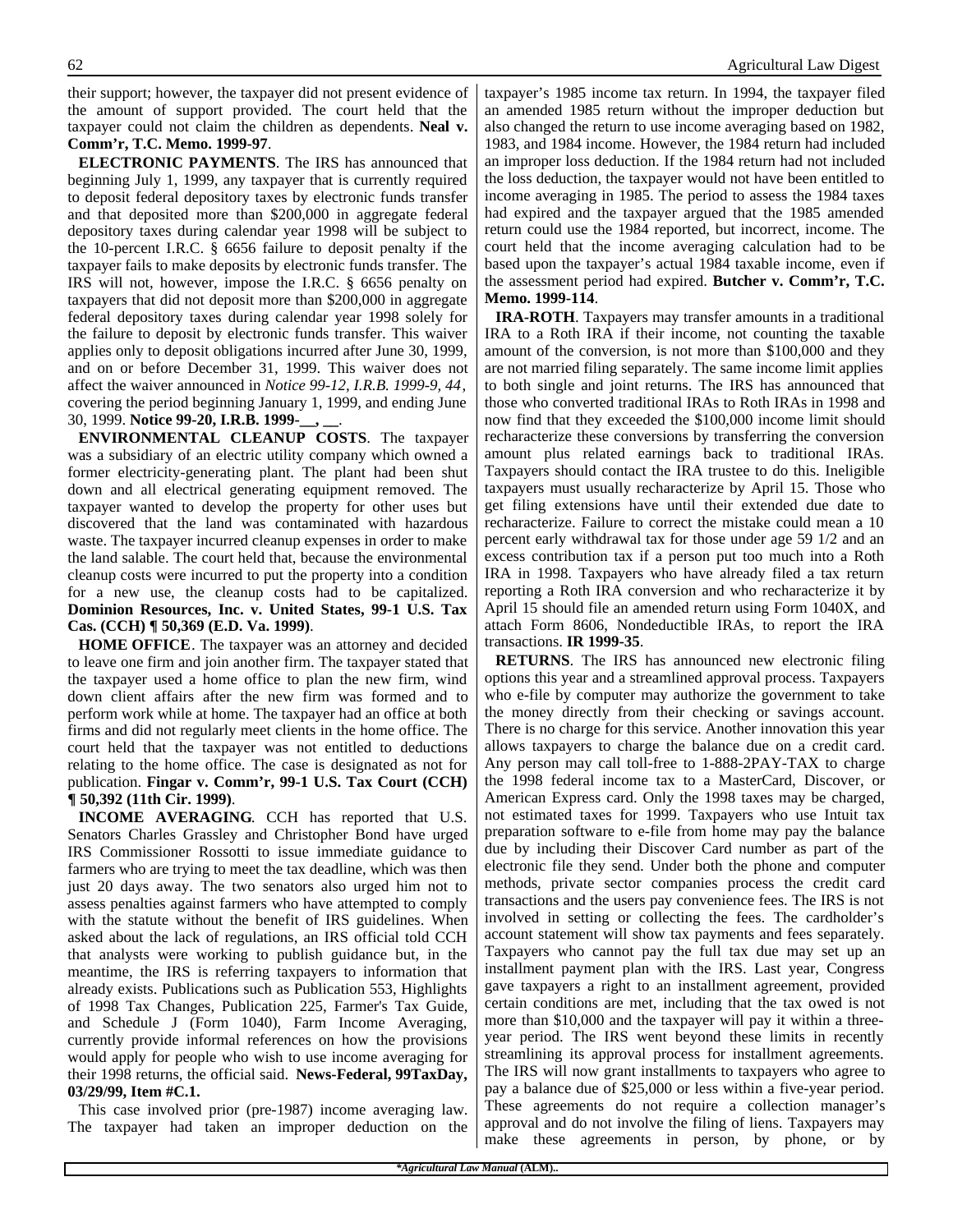correspondence. This streamlined process applies to both individual and business income taxes, and to any type of tax for a business that is no longer operating. Instead of waiting for a contact from an IRS collector, taxpayers may ask for an installment plan when they file their returns. They should attach Form 9465, Installment Agreement Request, to the front of the tax return, listing the proposed monthly payment amount and the day. They may also choose to have the payments taken automatically from their bank account. The IRS will generally let them know within 30 days if the proposal is accepted. Form 9465 is available from the IRS Web site at *www.irs.ustreas.gov*, by calling (toll-free) 1-800-TAX-FORM, or from IRS TaxFax. From a fax machine, call 703-368-9694--not a toll-free number- -and request item #14842 by return fax. There is a \$43 fee for setting up the installment agreement. Taxpayers on an installment agreement will also pay interest, currently figured at eight percent per year, compounded daily, plus a monthly late payment charge of 0.5 percent of the balance due. After 1999, this monthly penalty drops to 0.25 percent for taxpayers with an installment agreement, provided they had filed the return on time and did not receive a notice that the IRS intended to enforce collection through a levy. Besides possibly qualifying for this reduced late payment penalty, people who cannot pay the taxes owed have another good reason to file their returns on time--to avoid the late filing penalty of 5 percent per month of the balance due. Sending as large a payment as possible with the return will lessen any interest and penalty charges. Taxpayers should make checks payable to United States Treasury and should include their name, address, social security number (or TIN), a daytime phone number, the tax year and the form filed. They should not attach the checks to the tax forms, and should send any 1999 estimated tax payments separately. **IR 1999-36**.

#### **S CORPORATIONS-***ALM* **§ 7.02[3][c].\***

BASIS OF STOCK. The taxpayer owned a one-third interest in an S corporation. The taxpayer sold the interest back to the corporation for \$275,000 at the end of the tax year. The corporation issued a Form K-1 which listed the taxpayer's stock basis as \$19,790 and allocated that much of the corporation's tax loss to the taxpayer. The taxpayer claimed the taxpayer's entire share of the corporation's loss against the proceeds of the stock. The IRS disallowed all of the losses except for \$19,790. The taxpayer argued that the passive activity loss rules allowed the stock redemption proceeds to be included in the stock basis as gain. The court rejected this application of the passive activity loss rules and held that the adjustments to stock basis were solely determined under I.R.C. §§ 1366, 1367; therefore, the taxpayer's loss deduction was limited to the taxpayer's basis in the stock and debt. **Miller v. United States, 99-1 U.S. Tax Cas. (CCH) ¶ 50,398 (N.D. W.Va. 1999)**.

DISCHARGE OF INDEBTEDNESS. This case is the latest in a growing string of cases which have followed *Nelson v. Comm'r, 110 T.C. 12 (1998)*. The taxpayers owned 50 percent of an S corporation and had zero basis in their stock due to continuing losses incurred by the corporation. The corporation ceased operations and a portion of the corporation's remaining debt was forgiven by creditors, resulting in discharge of indebtedness income which was not recognized because of the insolvency exception. The taxpayers increased the basis of their stock by their share of the discharge of indebtedness income. The court held that the discharge of indebtedness income was to

be determined at the S corporation level. Because the discharge of indebtedness income was not recognized by the corporation, because of the insolvency exception, no discharge of indebtedness income passed to the shareholders which could be used to increase the basis of stock. **United States v. Farley, 99- 1 U.S. Tax Cas. (CCH) ¶ 50,370 (W.D. Pa. 1999)**.

**SALE OF RESIDENCE**. The taxpayer transferred title to the taxpayer's residence to a grantor revocable trust. The IRS ruled that the taxpayer was considered the owner of the residence for purposes of the I.R.C. § 121 exclusion of gain from the sale of a residence. Although the exclusion was expanded in 1997, the IRS ruled that *Rev. Rul. 66-159, 1966-1 C.B. 162* (grantor treated as trust owner) and *Rev. Rul. 85-45, 1985-1 C.B. 183* (beneficiary treated as trust owner) were still valid. **Ltr. Rul. 9912026, Dec. 23, 1998**.

### **STATE REGULATION OF AGRICULTURE**

**CORRECTION**: The following case was incorrectly summarized in the last issue. The changes are in italics. Our apologies for the errors.

**LIVESTOCK CONFINEMENT FACILITIES**. The defendant counties had passed ordinances regulating the location of concentrated livestock facilities. The plaintiffs wanted to construct a livestock confinement facility on the plaintiffs' land which would violate the ordinances. The plaintiffs alleged that the ordinances were preempted by state law and regulations of the Mississippi Department of Environmental Quality. The regulations involved the distances between concentrated livestock facilities and adjacent property. The *plaintiffs* sought a preliminary injunction against enforcement of the ordinances pending trial. The court granted the injunction, holding that the *plaintiffs* were likely to prevail on the preemption issue and on the claims that the ordinances violated substantive due process in that the distance requirements were unduly oppressive. **Prestage Farms v. Bd. of Supervisors of Noxubee Co., 23 F. Supp.3d 663 (N.D. Miss. 1998)**.

#### **TRESPASS**

**TIMBER CUTTING.** The plaintiff leased real property to the defendant for use as a race track. The property included several acres of trees. The lease provided that the defendant was to invest in improvements on the property but required the defendant to obtain the plaintiff's prior permission to make any improvements. The defendant cut down several acres of the trees without permission and the plaintiff sued for the value of the timber, including treble damages under Rev. Code Wash. § 64.12.030. The trial court awarded the value of the trees only, holding that the plaintiff failed to prove that the trees were cut willfully by the defendant. On appeal for the first time, the plaintiff argued that Rev. Code Wash. § 64.12.030 did not apply because of the landlord-tenant relationship of the parties. The court held that Rev. Code Wash. § 64.12.030 applied to all cutting of trees by trespass, regardless of the relationship of the parties. **JDFJ Corp. v. International Raceway, Inc., 970 P.2d 343 (Wash. Ct. App. 1999)**.